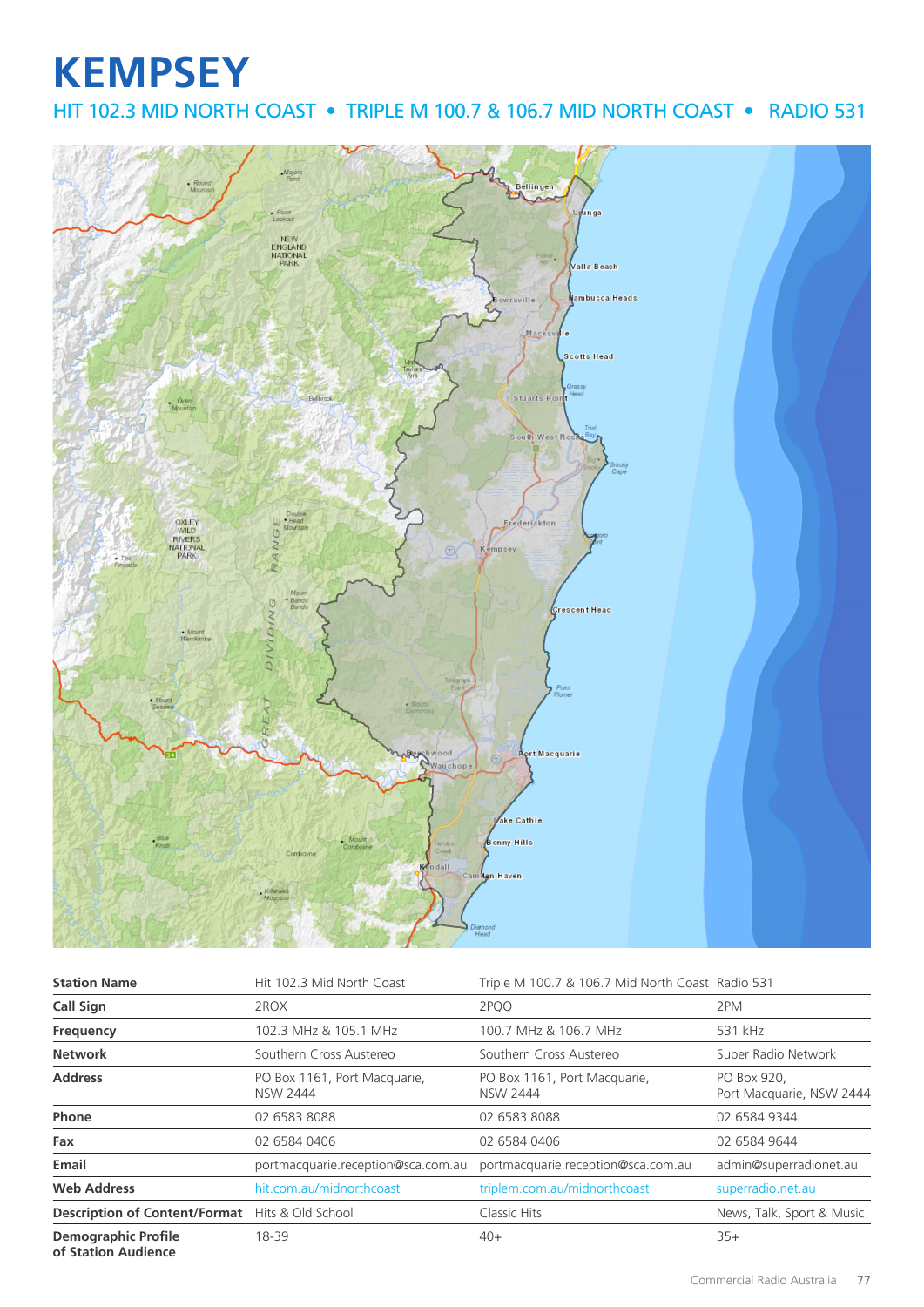Port Macquarie is around four hours from Sydney and two hours from Newcastle. The radio licence area for the commercial radio stations in Port Macquarie runs along the NSW coast to the north of Newcastle. The area includes Kempsey, the agricultural centre for the region, and Port Macquarie, which is more of a holiday centre, being only a half day drive north of Sydney.

With its glorious bays and beaches, intricate inland waterways, rainforests, rolling hinterland – and a most delightful temperate climate – it is not surprising that Port Macquarie, Wauchope and Camden Haven are among Australia's longest established holiday destinations.

In comparison to the 2011 census, the population of the radio licence area for Port Macquarie has increased by 4.79% to 130,474. Over 60% of the population are aged over 40 and over 40% are aged over 55, due in part to the large numbers of people from Sydney and Melbourne retiring on the coast. The birthplace for 85% of the population was Oceania including Australian, New Zealander, Indigenous and Islanders persons.

Of the 22,613 people attending an educational institution, 44% were either in infants or primary, 35% were attending a secondary educational institution, 10% at TAFE and 10% at University or another tertiary institution. Of the 49,429 people who already have a tertiary qualification, 27% have a degree and 73% have a certificate, diploma or another tertiary qualification.

Of the total dwellings (51,013) in Port Macquarie, 43% of dwellings are owned outright and 26% are mortgaged. Private rental properties represent 22% of total dwellings.

29% of the total households (50,852) in Port Macquarie have a household income range between \$21,000 – \$41,999pa; 26% between \$42,000 – \$77,999pa; 10% between \$78,000 – \$103,999pa; and 17% over \$104,000pa.

All major banks, car dealers, fast-food restaurants and an extensive selection of national retail and chain stores are represented in the city.

#### **AGRICULTURE**

The area produces a variety of fruit and vegetables. The recent census shows production of over 972 thousand kilograms of avocados and 25 thousand kilograms of peaches. There are over 62 thousand nut trees in the region.

The farms in the area support over 27 thousand beef cattle and over 8 thousand dairy cattle.

#### EMPLOYMENT

50% of the labour force of 51,253 is employed full time. Tourism is one of the major driving forces in the area. The main industries of employment are:

- Education and Training/Health Care and Social Assistance;
- Wholesale Trade/Retail Trade/Accommodation and Food Services; and
- Manufacturing/Electricity Gas Water and Waste Services/Construction.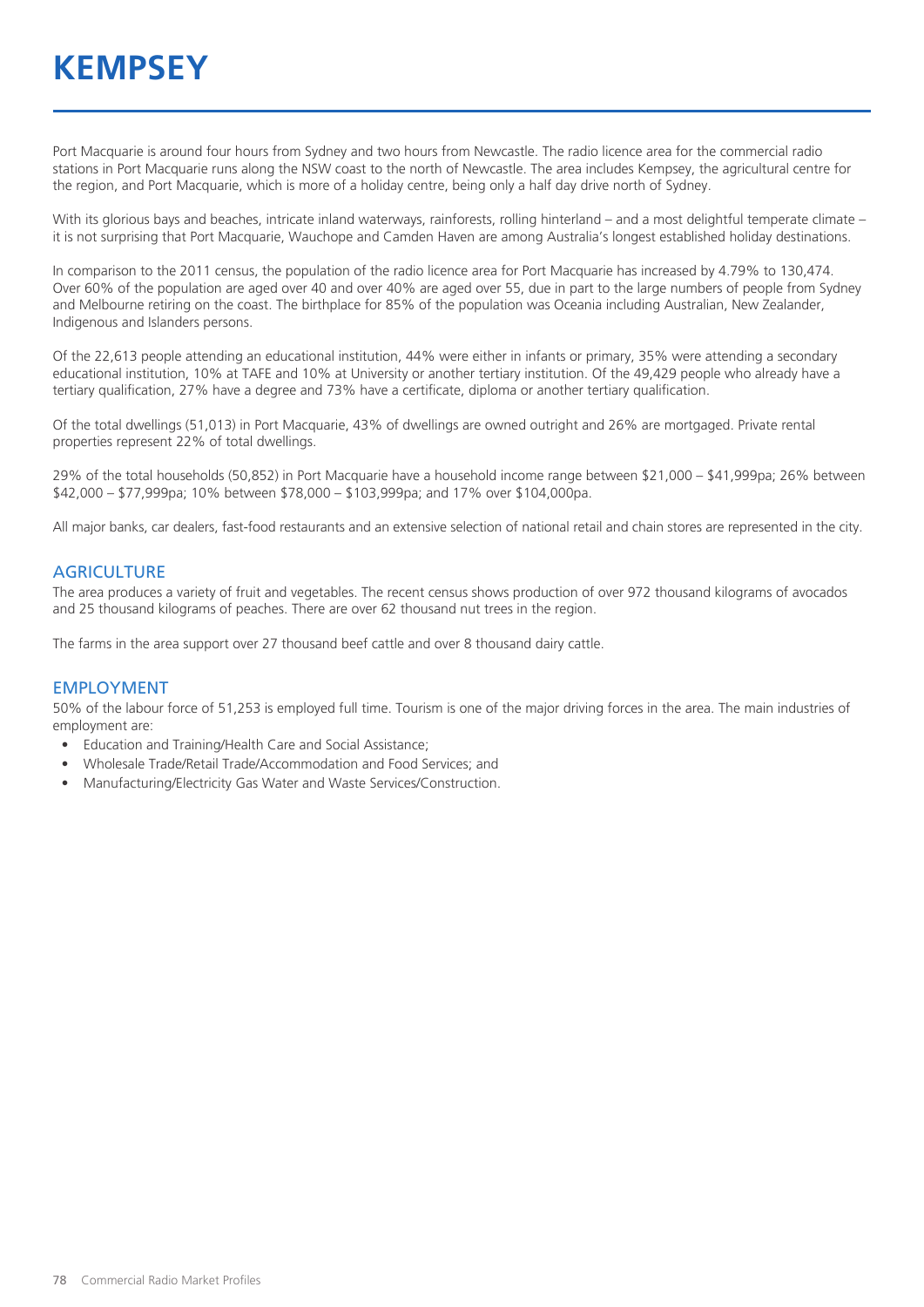# **KEMPSEY**

## AGE COHORTS

| Age                          | Male   | Female | Total   | <b>Market</b><br>population |
|------------------------------|--------|--------|---------|-----------------------------|
| $10 + \gamma$ ears           | 56,277 | 59,919 | 116,196 | 89.06%                      |
| 0-9 years                    | 7,263  | 7,015  | 14,278  | 10.94%                      |
| $10-17$ years                | 6,240  | 6,071  | 12,311  | 9.44%                       |
| 18-24 years                  | 3,951  | 3,616  | 7,567   | 5.8%                        |
| 25-39 years                  | 8,309  | 8,841  | 17,150  | 13.14%                      |
| 40-54 years                  | 11,710 | 12,785 | 24,495  | 18.77%                      |
| 55-64 years                  | 9,601  | 10,396 | 19,997  | 15.33%                      |
| 65-74 years                  | 9,653  | 9,866  | 19,519  | 14.96%                      |
| $75+$ years                  | 6,813  | 8,344  | 15,157  | 11.62%                      |
| Total 2011 population        | 60,561 | 63,949 | 124,510 |                             |
| <b>Total 2016 population</b> | 63,540 | 66,934 | 130,474 | 100%                        |
| % change 2011-2016           |        |        | 4.79%   |                             |

## LABOUR FORCE

| <b>Employment classification</b> | Total  | Labour force |
|----------------------------------|--------|--------------|
| Full-time employed               | 25.648 | 50.04%       |
| Part-time employed               | 18,869 | 36.82%       |
| Not stated employed              | 2,900  | 5.66%        |
| Unemployed                       | 3,836  | 7.48%        |
| <b>Total labour force</b>        | 51,253 | 100%         |

## HOUSEHOLD INCOME

| Income range (pa)       | Total  | Occupied<br>dwellings |
|-------------------------|--------|-----------------------|
| $$0 - $7,749$           | 826    | 1.62%                 |
| $$7,750 - $20,999$      | 3,359  | 6.61%                 |
| $$21,000 - $41,999$     | 14,637 | 28.78%                |
| $$42,000 - $77,999$     | 13,264 | 26.08%                |
| $$78,000 - $103,999$    | 4,850  | 9.54%                 |
| $$104,000 - $129,999$   | 3,730  | 7.34%                 |
| $$130,000 - $155,999$   | 2,015  | 3.96%                 |
| $$160,000 - $181,999$   | 1,106  | 2.17%                 |
| $$182,000 - $207,999$   | 734    | 1.44%                 |
| $$208,000+$             | 1,061  | 2.09%                 |
| Not stated              | 5,270  | 10.36%                |
| <b>Total households</b> | 50,852 | 100%                  |

#### FAMILY STRUCTURE

| <b>Type of family</b>         | <b>Total</b> | <b>Total families</b> |
|-------------------------------|--------------|-----------------------|
| Couple families - Children    | 11,469       | 32.51%                |
| Couple families - No children | 17.049       | 48.33%                |
| Single parents                | 6.460        | 18.31%                |
| Other families                | 297          | 0.84%                 |
| <b>Total families</b>         | 35,275       | 100%                  |

## **OCCUPATION**

| <b>Employment classification</b>                                     | <b>Total</b> | <b>Occupations</b> |
|----------------------------------------------------------------------|--------------|--------------------|
| Managers/Professionals                                               | 14,000       | 29.78%             |
| Technicians & trade workers/<br>Community & personal service workers | 13,198       | 28.07%             |
| Clerical & administrative workers                                    | 5,853        | 12.45%             |
| Sales workers                                                        | 4,872        | 10.36%             |
| Machinery operators & drivers/Labourers                              | 8.331        | 17.72%             |
| Not stated                                                           | 759          | 1.61%              |
| <b>Total</b>                                                         | 47,013       | 100%               |

## INDUSTRY

| Industry                                                                                                      | Total  | Workforce |
|---------------------------------------------------------------------------------------------------------------|--------|-----------|
| Agriculture, forestry & fishing                                                                               | 1,454  | 3.13%     |
| Mining                                                                                                        | 105    | 0.23%     |
| Manufacturing/Electricity, gas, water &<br>waste services/Construction                                        | 8,140  | 17.54%    |
| Wholesale trade/Retail trade/<br>Accommodation & food services                                                | 10,464 | 22.54%    |
| Transport, postal & warehousing/<br>Information, media & communications                                       | 1,985  | 4.28%     |
| Financial & insurance services/<br>Rental hiring & real estate services/<br>Administration & support services | 3.129  | 6.74%     |
| Professional scientific & technical services                                                                  | 1,853  | 3.99%     |
| Public administration & safety                                                                                | 2,665  | 5.74%     |
| Education & training/Health care &<br>social assistance                                                       | 12,704 | 27.37%    |
| Arts & recreation services                                                                                    | 427    | 0.92%     |
| Other services                                                                                                | 1,854  | 3.99%     |
| Not stated                                                                                                    | 1.634  | 3.52%     |
| Total                                                                                                         | 46,414 | 100%      |

#### ANNUAL HOUSEHOLD EXPENDITURE

| <b>Product or service</b>            | $$000's$ (pa) |
|--------------------------------------|---------------|
| Food & non-alcoholic beverages       | 663,759       |
| Alcoholic beverages                  | 89,844        |
| Clothing & footwear                  | 122,905       |
| Household furnishings & equipment    | 176,806       |
| Furniture & floor covering           | 59,638        |
| Household appliances                 | 42,614        |
| Household services & operation       | 136,194       |
| Medical care & health expenses       | 232,602       |
| Motor vehicle purchase               | 152,764       |
| Motor vehicle running costs          | 381,284       |
| Recreation                           | 484,204       |
| Recreational & educational equipment | 122,692       |
| Holidays                             | 226,598       |
| Personal care                        | 80,158        |